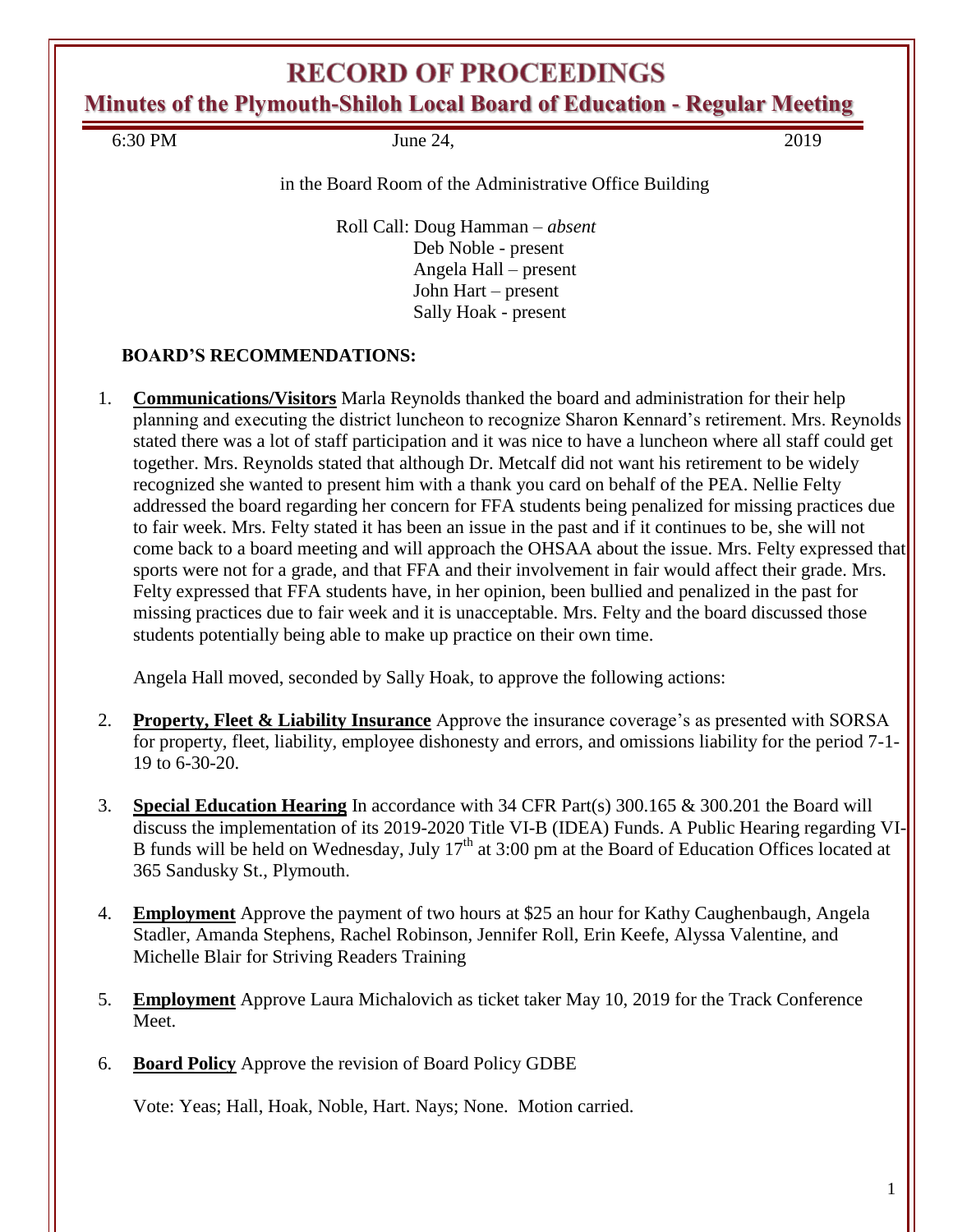### **Minutes of the Plymouth-Shiloh Local Board of Education - Regular Meeting**

6:30 PM June 24, 2019 7. **Other** Angela Hall stated that Willard is offering ALICE training for bus drivers sometime in August and it was free and open to drivers from other districts. Dr. Metcalf stated he had a meeting with Willard's superintendent and would find out the date to communicate to our bus drivers. Deb Noble brought up the spouting by the High School entrance, Dr. Metcalf stated that the district has continually tried to fix the leakage but it continues to leak. Mrs. Noble also asked about high school grade cards being online only. Mr. Turson had heard the same thing, but parents were in the office picking up grade cards and stated he would check with Mr. Morabito.

#### **SUPERINTENDENT'S RECOMMENDATIONS:**

1. Upon the recommendation of Superintendent Metcalf, Sally Hoak moved, seconded by John Hart, to approve the following actions for the 2019-2020 school year:

#### **Degree Change**

Approve the degree change for Michelle Tracy-Aumend from MA +15 to MA +30 effective August 15, 2019.

Approve the degree change for Diane Schwaner from BA +30 to MA effective August 15, 2019.

#### **Classified Employment**

Approve Bonnie Lasch as Administrative Assistant, beginning August 1, 2019 as per the approved salary schedule

#### **Certificated Years of Experience**

Approve the additional one (1) year of work experience for Stacy Cannon

#### **Certificated Employment**

Approve a one (1) year contract for Martin Mckenzie as MS Physical Education Teacher, MA, up to 25 years of experience pending verification

#### **Supplementals**

| Jacob Beckner as MS Cross County Coach                  | 0 years of experience  |
|---------------------------------------------------------|------------------------|
| Mary Cabrera as MS Fall/Winter Cheerleading Advisor     | 1 year of experience   |
| Rusty Taylor as Girls JV Basketball Coach               | 1 year of experience   |
| Brooke Miller as Majorette Advisor                      | 1 year of experience   |
| Katelyn Gonzales as Flag Corp Advisor                   | 0 years of experience  |
| Rachel Covol as Pep Band Advisor                        | 1 year of experience   |
| Rachel Covol as Jazz Band Advisor                       | 1 year of experience   |
| Danell Allen as Drama Advisor                           | 0 years of experience  |
| Martin Mckenzie as Head Varsity Boys Basketball Coach   | 6 years of experience  |
| Martin Mckenzie as 8 <sup>th</sup> Gr. Volleyball Coach | 0 years of experience  |
| Brianna Back as 7 <sup>th</sup> Gr. Volleyball Coach    | 0 years of experience  |
| Jake Strayer as Assistant Varsity Football Coach        | 1 year of experience   |
| Janelle Grube as Student Council Advisor                | 14 years of experience |
| Cara Schepers as Freshman Class Advisor                 | 7 years of experience  |
| Bryan Fritz as Sophomore Class Advisor                  | 2 years of experience  |
| Meredith Worthington as Junior Class Advisor            | 2 years of experience  |
| Janelle Grube as Senior Class Advisor                   | 17 years of experience |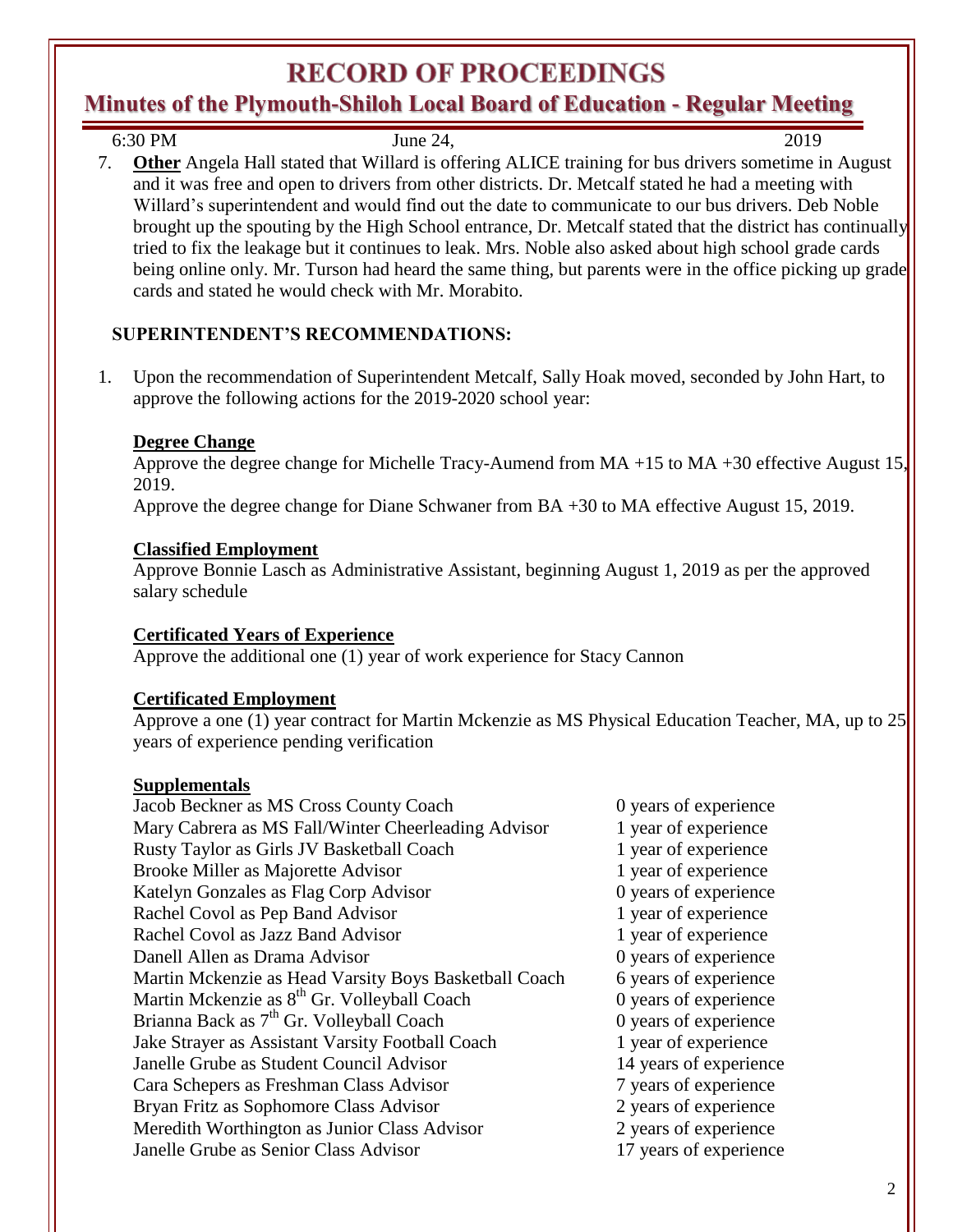# **Minutes of the Plymouth-Shiloh Local Board of Education - Regular Meeting**

| mates of the Frymouth Shifon Local Dour a of Ludenton - Iteguni Meeting |                                                                                                                                                                                                                                                                                                                                                       |                       |  |
|-------------------------------------------------------------------------|-------------------------------------------------------------------------------------------------------------------------------------------------------------------------------------------------------------------------------------------------------------------------------------------------------------------------------------------------------|-----------------------|--|
|                                                                         | 6:30 PM<br>June 24,                                                                                                                                                                                                                                                                                                                                   | 2019                  |  |
|                                                                         | Bryan Fritz as HS Academic Challenge Advisor                                                                                                                                                                                                                                                                                                          | 2 years of experience |  |
|                                                                         | Ruth Miller as National Honor Society Advisor                                                                                                                                                                                                                                                                                                         | 5 years of experience |  |
|                                                                         | Bryan Fritz as History Club Advisor                                                                                                                                                                                                                                                                                                                   | 3 years of experience |  |
|                                                                         | Dana Reed as HS Yearbook Advisor                                                                                                                                                                                                                                                                                                                      | 1 year of experience  |  |
|                                                                         | Bonnie Stine as Co-Elementary Leaders Club Advisor                                                                                                                                                                                                                                                                                                    | 1 year of experience  |  |
|                                                                         | Jill Balas as Co-Elementary Leaders Club Advisor                                                                                                                                                                                                                                                                                                      | 1 year of experience  |  |
|                                                                         | <b>Classified Substitute</b><br>Approve Julia Thompson as substitute aide and secretary                                                                                                                                                                                                                                                               |                       |  |
|                                                                         | <b>Contracts</b><br>Approve the contract with Kelly Cole, PTA for PT assistant services at \$49.00 per hour, less STRS<br>contributions which are withheld and submitted on her behalf<br>Approve the contract with Jennifer Fast, MPT for PT services at \$63.00 per hour, less STRS<br>contributions which are withheld and submitted on her behalf |                       |  |
|                                                                         | <b>Contract</b><br>Approve the contract with Vinson Group, LLC for \$56,500, July 1, 2019 through June 30, 2020                                                                                                                                                                                                                                       |                       |  |
|                                                                         | <b>Handbooks</b><br>Approve the Athletic Council recommendations of the Coaches Handbook and the Athletic Handbook<br>for students<br>Approve the Middle School and High School Handbook for the 2019-2020 school year                                                                                                                                |                       |  |
|                                                                         | <b>Severance</b><br>Approve severance pay for James Metcalf, for his accumulated sick leave upon presentation of his<br>proof of retirement and in accordance with his contract and Board Policy                                                                                                                                                      |                       |  |
|                                                                         | <b>Volunteer</b><br>Approve Enrico Allen as Drama Club Volunteer                                                                                                                                                                                                                                                                                      |                       |  |
|                                                                         | Vote: Yeas; Hoak, Hart, Noble, Hall. Nays; None. Motion carried.                                                                                                                                                                                                                                                                                      |                       |  |
| <b>TREASURER'S RECOMMENDATIONS:</b>                                     |                                                                                                                                                                                                                                                                                                                                                       |                       |  |
| 1.                                                                      | Upon the recommendation of Treasurer, Gavyn Bazley, Sally Hoak moved, seconded by Angela Hall,<br>to approve the following:                                                                                                                                                                                                                           |                       |  |
|                                                                         | <b>Minutes &amp; Financial Information:</b><br>Approve the Minutes of the May 20, 2019 regular meeting<br>Approve the Monthly Expenditures, Financial Reports. Total Expenditures for the Month of May<br>were \$800,022.14.                                                                                                                          |                       |  |

#### **Temporary Appropriations**

Adopt Fiscal Year 2020 Temporary Appropriations in the amount of 25% of Fiscal Year 2019 final expenditures including all funds